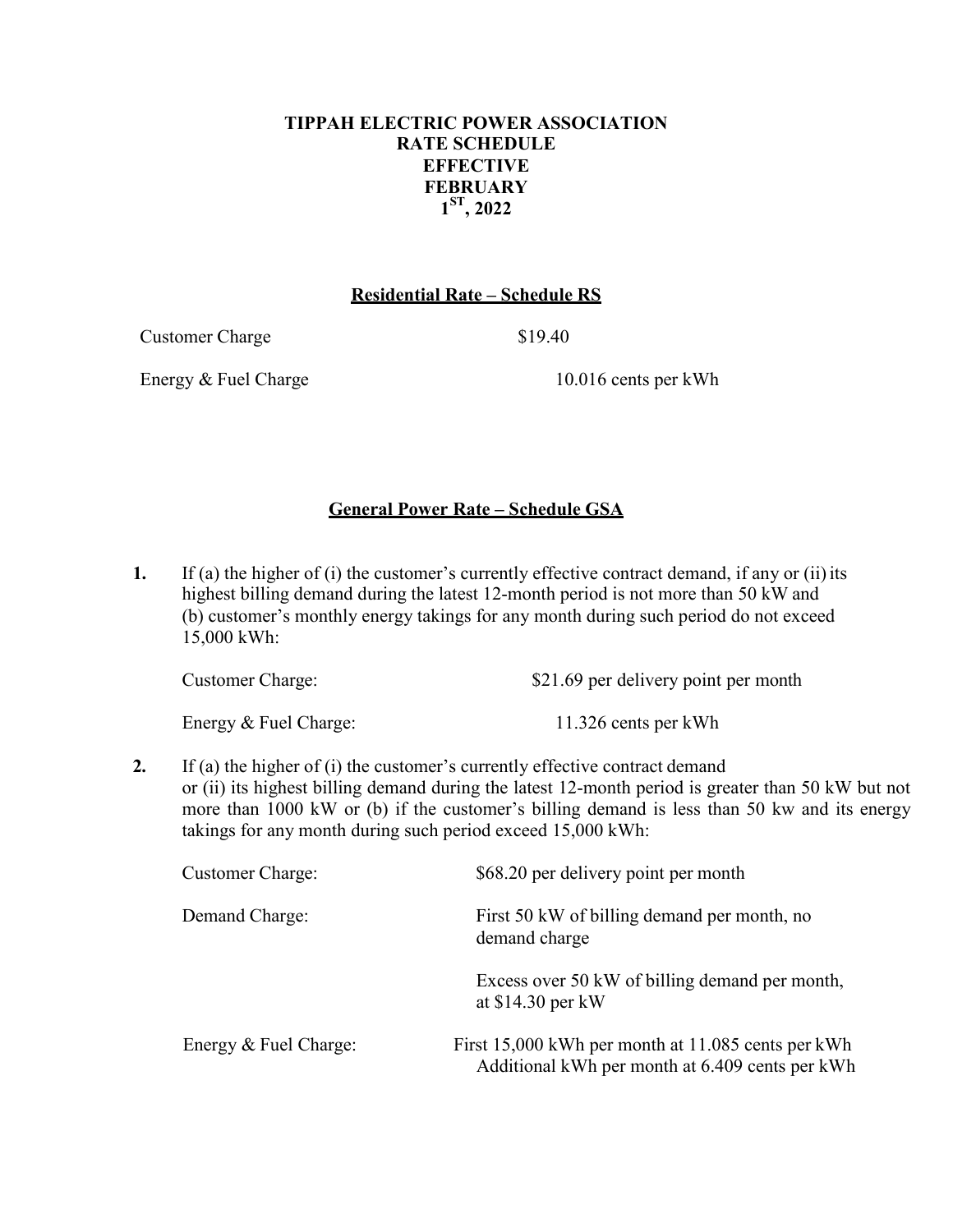**3.** If the higher of (a) the customer's currently effective contract demand or (b) its highest billing demand during the latest 12-month period is greater than 1000 kW:

| <b>Customer Charge:</b> | \$384.07 per delivery point per month                                 |
|-------------------------|-----------------------------------------------------------------------|
| Demand Charge:          | First 1000 kW of billing demand per month, at<br>$$13.32$ per kW      |
|                         | Excess over 1000 kW of billing demand per month,<br>At \$13.32 per kW |
| Energy & Fuel Charge:   | 6.963 cents per kWh                                                   |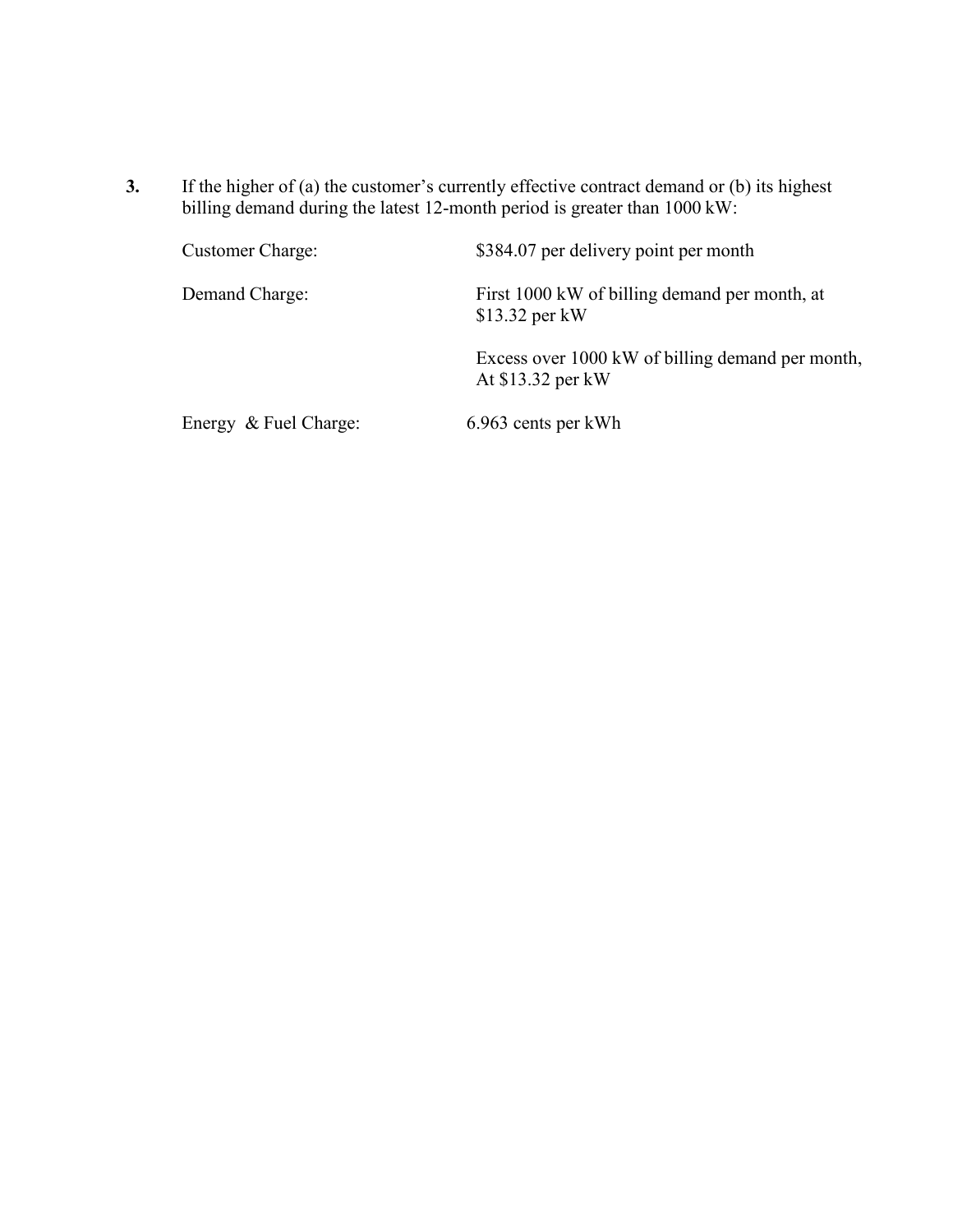#### **OUTDOOR LIGHTING RATE SCHEDULE LS PART B CHARGES FOR OUTDOOR LIGHTING FOR INDIVIDUAL CUSTOMERS**

| <b>Mercury Vapor</b>                                         | 175 Watts                                 |                                      |
|--------------------------------------------------------------|-------------------------------------------|--------------------------------------|
| <b>Energy &amp; Fuel Charge</b><br><b>Facilities Charge:</b> | 6.653 cents per rated kWh per month (77)  | \$5.12<br>\$4.77<br>\$9.89           |
| <b>Mercury Vapor</b>                                         | 400 Watts                                 |                                      |
| <b>Energy &amp; Fuel Charge</b><br><b>Facilities Charge</b>  | 6.653 cents per rated kWh per month (174) | \$11.58<br>\$8.95<br>\$20.53         |
| <b>High Pressure Sodium</b>                                  | 100 Watts                                 |                                      |
| <b>Energy &amp; Fuel Charge</b><br><b>Facilities Charge</b>  | 6.653 cents per rated kWh per month (45)  | \$2.99<br>\$8.52<br>\$11.51          |
| <b>Metal Halide Cobrahead</b>                                | 400 Watts                                 |                                      |
| <b>Energy &amp; Fuel Charge</b><br><b>Facilities Charge</b>  | 6.653 cents per rated kWh per month (165) | \$10.98<br><b>\$10.08</b><br>\$21.06 |
| <b>Metal Halide Floodlight</b>                               | 400 Watts                                 |                                      |
| <b>Energy &amp; Fuel Charge</b><br><b>Facilities Charge</b>  | 6.653 cents per rated kWh per month (165) | \$10.98<br><u>\$9.76</u><br>\$20.74  |
| <b>HPS Cobrahead</b>                                         | 400 Watts                                 |                                      |
| <b>Energy &amp; Fuel Charge</b><br><b>Facilities Charge</b>  | 6.653 cents per rated KWh per month (171) | \$11.38<br><u>\$11.63</u><br>\$23.01 |
| <b>Metal Halide Cobrahead 1000 Watts</b>                     |                                           |                                      |
| <b>Energy &amp; Fuel Charge</b><br><b>Facilities Charge</b>  | 6.653 cents per rated kWh per month (394) | \$26.21<br>\$17.62<br>\$43.83        |